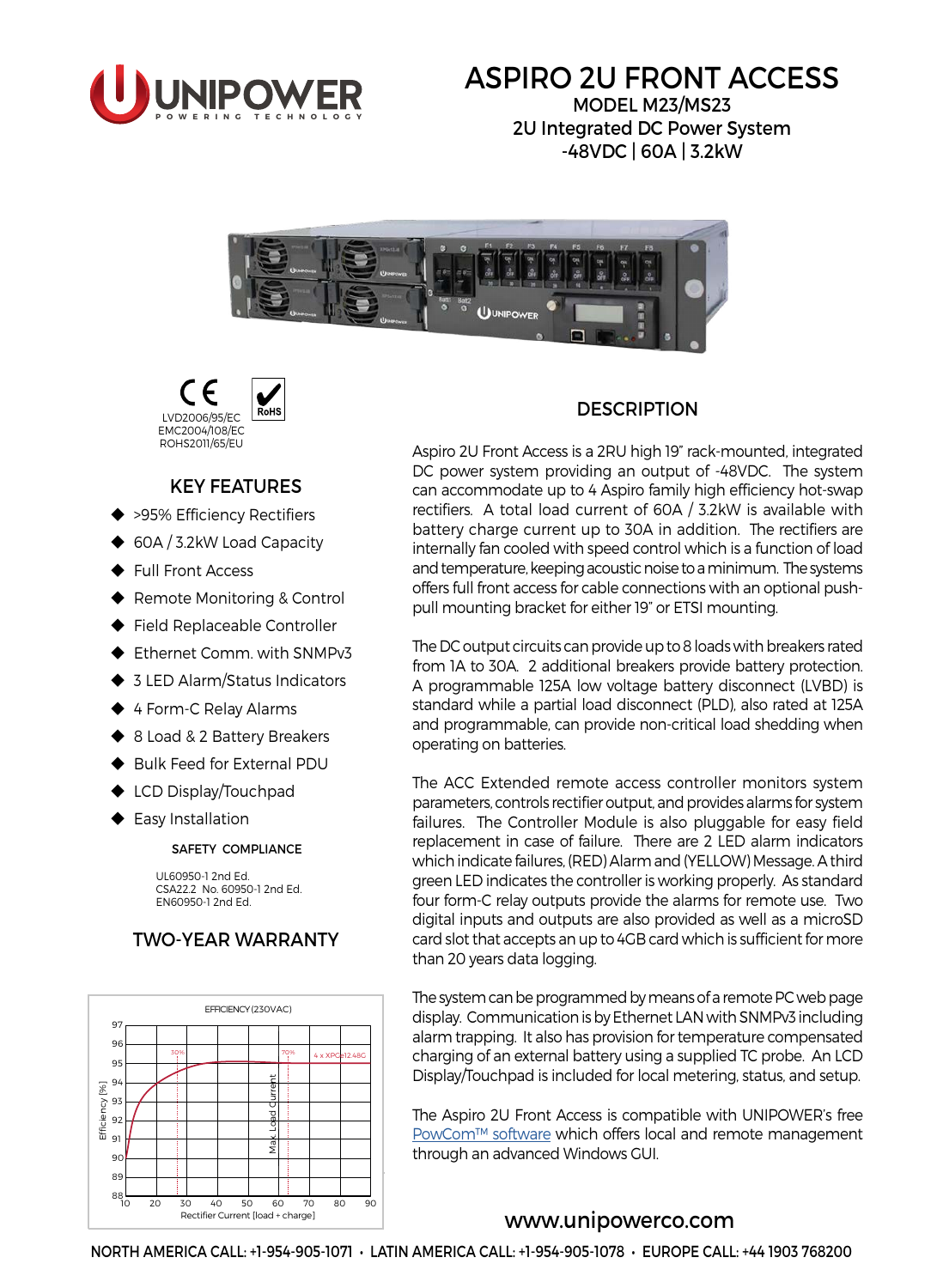

## SYSTEM SPECIFICATION & CAPABILITY GUIDE

| <b>SYSTEM DESIGNATION</b>                      | ASPIRO 2U FRONT ACCESS - 1-M00023G / 1-MS0023G                                                                                                        |                                             |  |  |  |  |
|------------------------------------------------|-------------------------------------------------------------------------------------------------------------------------------------------------------|---------------------------------------------|--|--|--|--|
| <b>OUTPUT</b>                                  |                                                                                                                                                       |                                             |  |  |  |  |
| System Voltage                                 | -48VDC nominal   53.5V float                                                                                                                          |                                             |  |  |  |  |
| Maximum Capacity @ 120VAC nominal              | Load                                                                                                                                                  | 60A                                         |  |  |  |  |
|                                                | Battery                                                                                                                                               | 60A discharge   30A charge (s/w controlled) |  |  |  |  |
| Maximum Capacity @ 230/400VAC nominal          | Load                                                                                                                                                  | 60A                                         |  |  |  |  |
|                                                | Battery                                                                                                                                               | 60A discharge   30A charge (s/w controlled) |  |  |  |  |
| No. Rectifier Slots                            | 4                                                                                                                                                     |                                             |  |  |  |  |
| <b>DC DISTRIBUTION</b>                         |                                                                                                                                                       |                                             |  |  |  |  |
| Loads Circuits                                 | 8 x 1A to 30A (see configuration guide on page 6)                                                                                                     |                                             |  |  |  |  |
| Bulk Feed for External PDU Connection          | 1 x 60A                                                                                                                                               |                                             |  |  |  |  |
| <b>Battery Circuits</b>                        | 2 x 30A to 100A (see configuration guide on page 6)                                                                                                   |                                             |  |  |  |  |
| <b>INPUT</b>                                   |                                                                                                                                                       |                                             |  |  |  |  |
| Voltage (nominal)                              | 1-phase 100-120/200-240VAC (L + N + PE)<br>3-phase 230/400VAC (L1 L2 L3 + N + PE)                                                                     |                                             |  |  |  |  |
| Frequency                                      | 47-63Hz                                                                                                                                               |                                             |  |  |  |  |
| Maximum Input Current                          | 32A @ 100-120VAC   14A @ 200-240VAC   8A per phase @ 400/230VAC                                                                                       |                                             |  |  |  |  |
| <b>Rectifier Power Factor</b>                  | >0.98 (typical)                                                                                                                                       |                                             |  |  |  |  |
| <b>Surge Protection</b>                        | Optional (see configuration guide on page 6)                                                                                                          |                                             |  |  |  |  |
| MONITORING & CONTROL (ACC Extended Controller) |                                                                                                                                                       |                                             |  |  |  |  |
| Alarm Relays                                   | 4                                                                                                                                                     |                                             |  |  |  |  |
| Local Interface                                | 4 x 20 LCD, 4-key menu, USB / RS232, microSD card slot (4GB max,) for data logging                                                                    |                                             |  |  |  |  |
| Remote Interface                               | Ethernet / Modem using PowCom™ software package<br>Ethernet port allows monitoring and control over a TCP/IP network.<br>Web browser support + SNMPv3 |                                             |  |  |  |  |
| <b>LED Indications</b>                         | Green - System ON; Yellow - Message(s); Red LED - Alarm(s)                                                                                            |                                             |  |  |  |  |
| External Digital I/O                           | 2 x Inputs, 2 x Outputs (Open Collector)                                                                                                              |                                             |  |  |  |  |
| <b>BATTERY MANAGEMENT</b>                      |                                                                                                                                                       |                                             |  |  |  |  |
| Symmetry Inputs                                | 6 or 12 (can be redefined as analog inputs up to 100VDC)                                                                                              |                                             |  |  |  |  |
| Low Voltage Battery Disconnect (LVBD)          | 1 x 125A Programmable                                                                                                                                 |                                             |  |  |  |  |
| Partial Load Disconnect (PLD)                  | 1 x 125A Programmable (Optional)                                                                                                                      |                                             |  |  |  |  |
| Temperature Compensated Charging               | Programmable                                                                                                                                          |                                             |  |  |  |  |
| <b>COMPLIANCE</b>                              |                                                                                                                                                       |                                             |  |  |  |  |
| <b>EMC</b>                                     | EN 300 386 ; EN61000-6-3 (Emission) ; EN61000-6-2 (Immunity)                                                                                          |                                             |  |  |  |  |
| Safety                                         | IEC60950-1:2005 2 Ed. +A1:2009                                                                                                                        |                                             |  |  |  |  |
| <b>ENVIRONMENTAL</b>                           |                                                                                                                                                       |                                             |  |  |  |  |
| <b>Operating Temperature</b>                   | -40°C to +65°C (derated above +55°C, see manual and rectifier datasheet for details)                                                                  |                                             |  |  |  |  |
| Storage Temperature                            | $-40^{\circ}$ C to $+85^{\circ}$ C                                                                                                                    |                                             |  |  |  |  |

#### RECTIFIER MODULES vs. SYSTEM CAPACITIES

| <b>RECTIFIER MODULES (float voltage 53.5V)</b> |                    |                                            |                                            |                               |                                 | <b>SYSTEM CAPACITY</b>                  |                                    |           |
|------------------------------------------------|--------------------|--------------------------------------------|--------------------------------------------|-------------------------------|---------------------------------|-----------------------------------------|------------------------------------|-----------|
| <b>MODEL</b><br><b>NUMBER</b>                  | <b>EFFICIENCY1</b> | <b>INPUT</b><br><b>VOLTAGE<sup>2</sup></b> | <b>INPUT</b><br><b>CURRENT<sup>3</sup></b> | <b>OUTPUT</b><br><b>POWER</b> | <b>OUTPUT</b><br><b>CURRENT</b> | MAX.<br><b>CHARGE</b><br><b>CURRENT</b> | <b>MAX. LOAD</b><br><b>CURRENT</b> |           |
|                                                |                    |                                            |                                            |                               |                                 |                                         | <b>TOTAL</b>                       | $3+15$    |
| XR04.48G                                       | >88.0%             | 85-275VAC                                  | 5.3A/2.5A                                  | 400W                          | 7.5A                            | 30.0A                                   | 30.0A                              | 22.5A     |
| XR08.48G                                       | $>90.0\%$          | 85-275VAC                                  | 10.5A/4.9A                                 | 800W                          | 15.0A                           | 30.0A                                   | 60.0A                              | 45.0A     |
| XPGe12.48G                                     | $>95.0\%$          | 90-180VAC                                  | 7.3A                                       | 750W <sup>4</sup>             | 14.0A <sup>4</sup>              | 30.0A                                   | 56.0A <sup>4</sup>                 | 42.0A $4$ |
|                                                |                    | 180-275VAC                                 | 7.0A                                       | 1200W                         | 22.4A                           | 30.0A                                   | 60.0A                              | 60.0A     |

Notes:

1. When operating at 230VAC.

2. All models will operate over the full range, automatically limiting output current/power according to the actual input voltage range applied.

3. Input currents shown are expected maximums at 85VAC/180VAC as appropriate.

4. Figures quoted are at 110VAC input. Derating is linear from 180VAC to 85VAC. See separate rectifier <u>datasheet</u> for details.

5. May required reduction in maximum charge current when batteries not fully charged.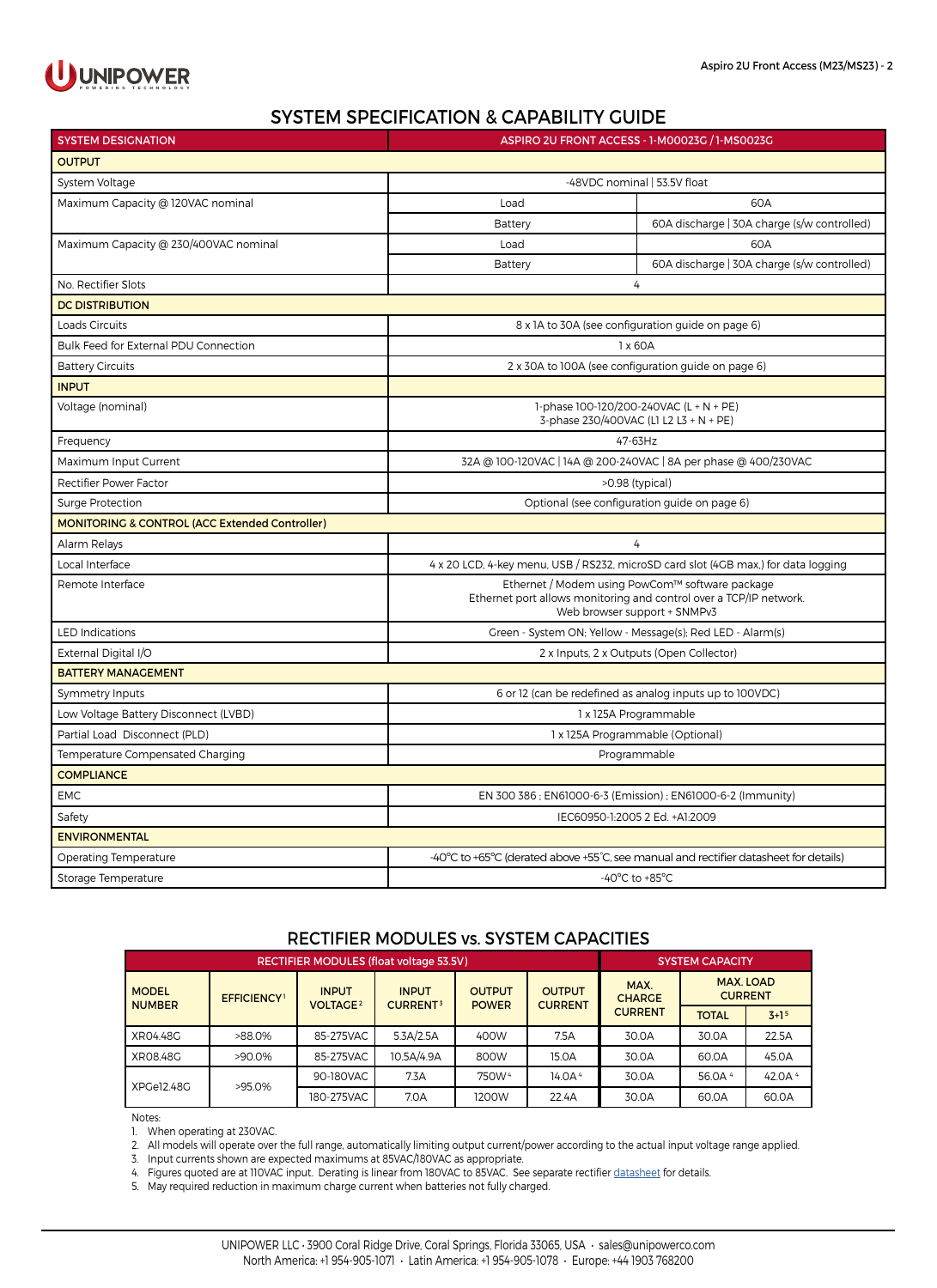



UNIPOWER LLC • 3900 Coral Ridge Drive, Coral Springs, Florida 33065, USA • [sales@unipowerco.com](mailto:sales%40unipowerco.com?subject=Aspiro%202U) North America: +1 954-905-1071 • Latin America: +1 954-905-1078 • Europe: +44 1903 768200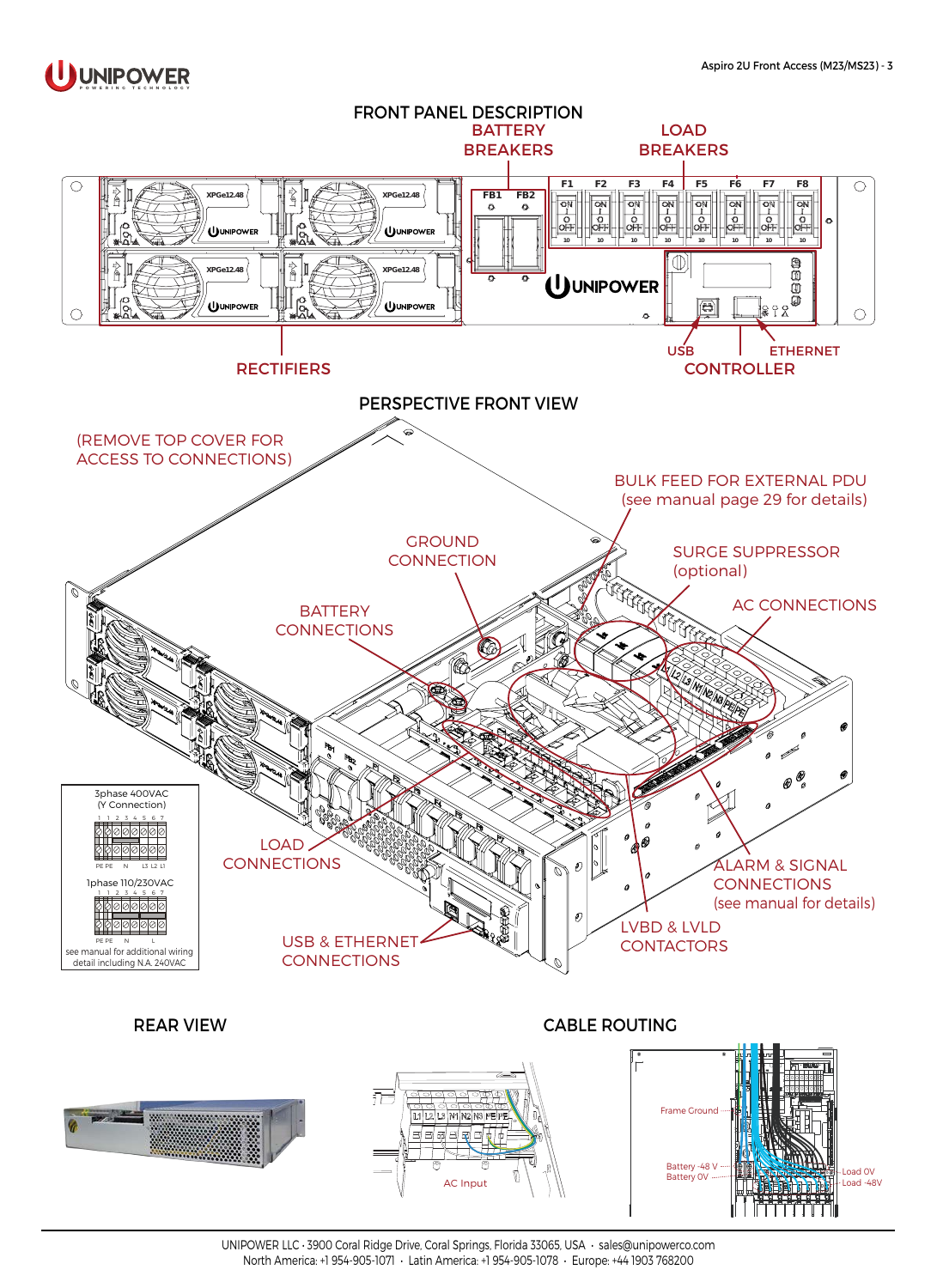



#### DETAILED DIMENSIONS - FIXED BRACKET OPTION



#### 17.37 (441.2)

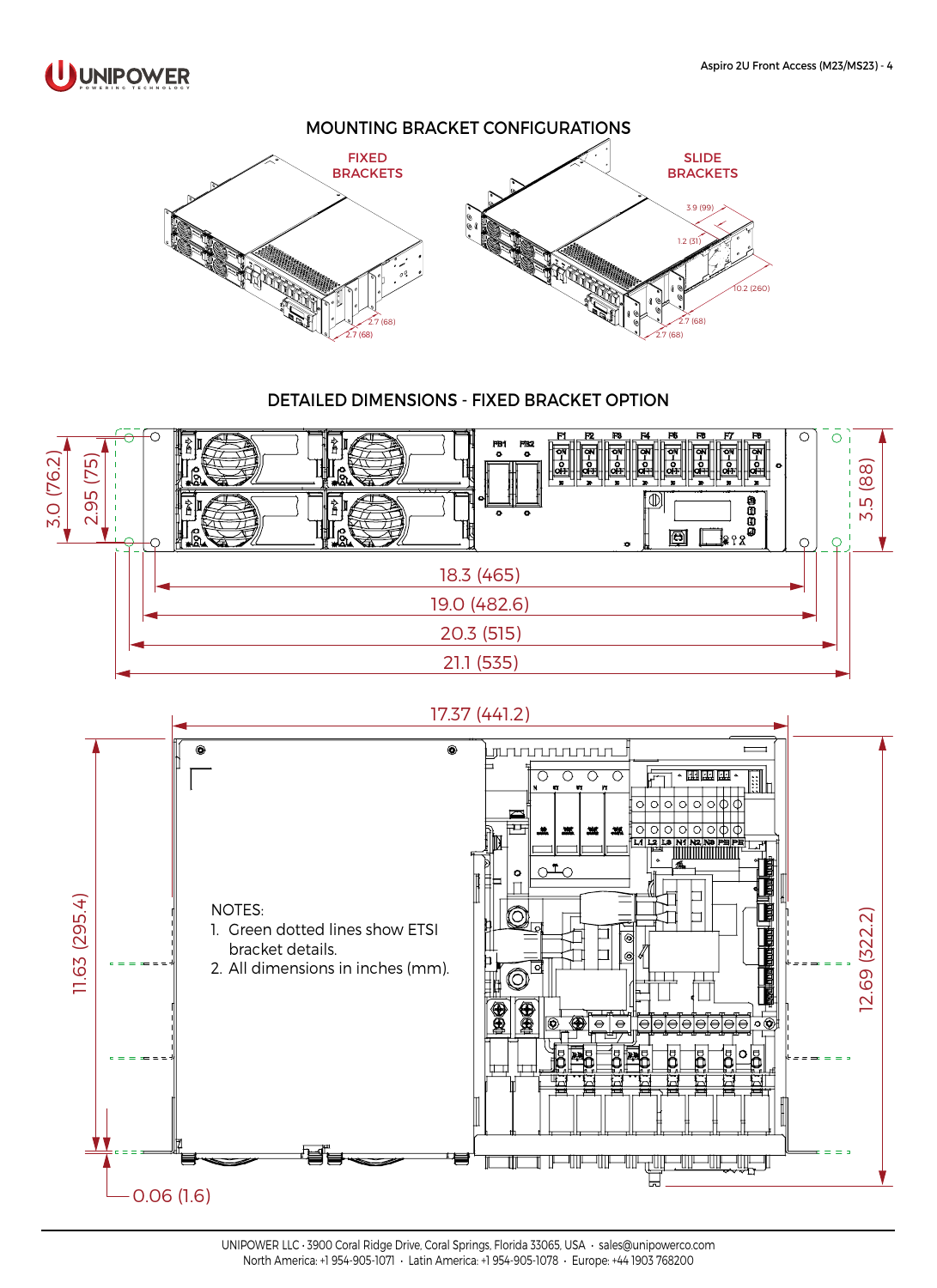



### DETAILED DIMENSIONS - SLIDE BRACKET OPTION



#### WEIGHTS & DIMENSIONS

|                                | <b>UNIT</b>      |             |              |                                 | <b>PACKAGED</b> |             |               |                                 |             |
|--------------------------------|------------------|-------------|--------------|---------------------------------|-----------------|-------------|---------------|---------------------------------|-------------|
| <b>UNIT</b>                    | Width            | Height      | Depth        | Weight                          | Width           | Height      | Depth         | Weight                          | # in<br>box |
| System Unit<br>(19" Mounting)  | 19.00<br>(482.5) | 3.50        | 11.70        | $22$ lbs                        | 23.2            | 7.9         | 15.3          | 25 lbs                          |             |
| System Unit<br>(ETSI Mounting) | 21.10<br>(535.0) | (88.0)      | (297.2)      | $(10 \text{ kg})$               | (589)           | (200)       | (387)         | $(11.4 \text{ kg})$             |             |
| Rectifier Module               | 4.0<br>(102)     | 1.6<br>(41) | 9.0<br>(229) | $2.4$ lbs<br>$(1.1 \text{ kg})$ | 6.0<br>(152)    | 2.2<br>(55) | 11.5<br>(291) | $2.6$ lbs<br>$(1.2 \text{ kg})$ |             |

Dimensions in inches (mm)